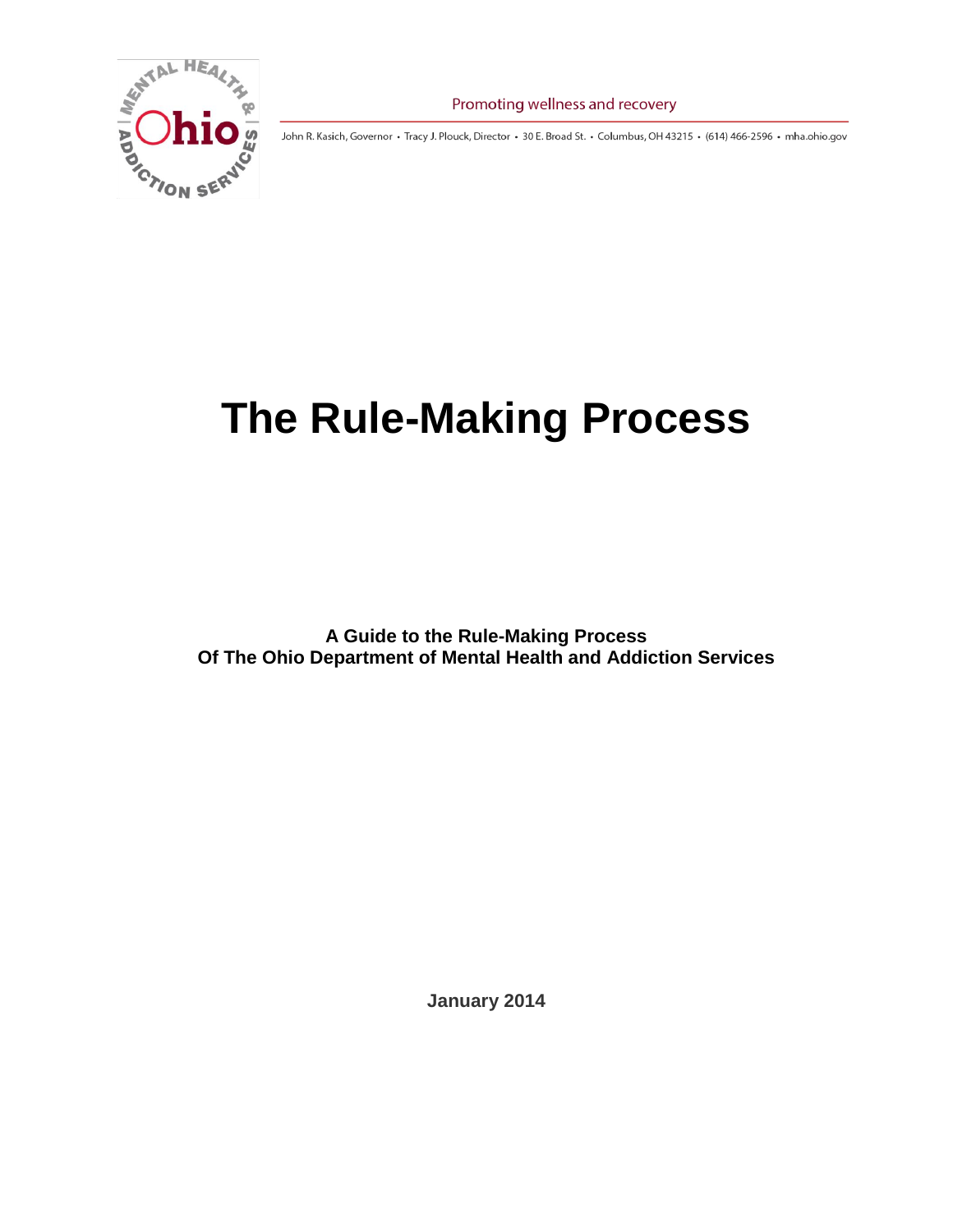## **INTRODUCTION**

Section 119.0311 of the Ohio Revised Code requires the Ohio Department of Mental Health and Addiction Services (OhioMHAS) to publish this guide to the rule-making process. This guide is intended as a narrative explanation of OhioMHAS' regulatory mission, methodology for developing and adopting administrative rules, and the points at which the public can participate in the rule-making process.

# **REGULATORY MISSION**

The mission of OhioMHAS is to provide statewide leadership of a high-quality mental health and addiction prevention, treatment and recovery system that is effective and valued by all Ohioans.

## **Department Organization**

OhioMHAS is organized into separate offices, each tasked with a role in carrying out the Department's statutory duties.

## **1. Regional Psychiatric Hospitals**

The Department operates six regional psychiatric hospitals located across the state. These specialized facilities provide short-term, intensive treatment to patients in both inpatient and community-supported environments. They also deliver comprehensive care to patients committed by criminal courts.

# **2. Community Programs** Programs include Community Support, the Bureau of Prevention and Wellness, and the Office of Treatment and Recovery.

## **3. Legal and Regulatory Services**

OhioMHAS has statutory and regulatory authority over providers of mental health services to Ohio consumers. The Office of Licensure and Certification insures uniform regulatory compliance and assists providers with maintaining required standards of care.

## **Rule-Making Authority**

The Ohio Revised Code requires and authorizes the Department to adopt administrative rules. Rules are adopted pursuant to Chapter 119, and section 111.15 of the Ohio Revised Code, and become part of the Ohio Administrative Code. Rule-making authority for OhioMHAS is located in Chapters 340, 5119, and 5122 of the Ohio Revised Code; and generally covers these areas:

 The certification of mental health and addiction services which are funded by community mental health boards, are subject to department licensure according to section 5119.22 of the Revised Code, or for which the providers voluntarily seek certification.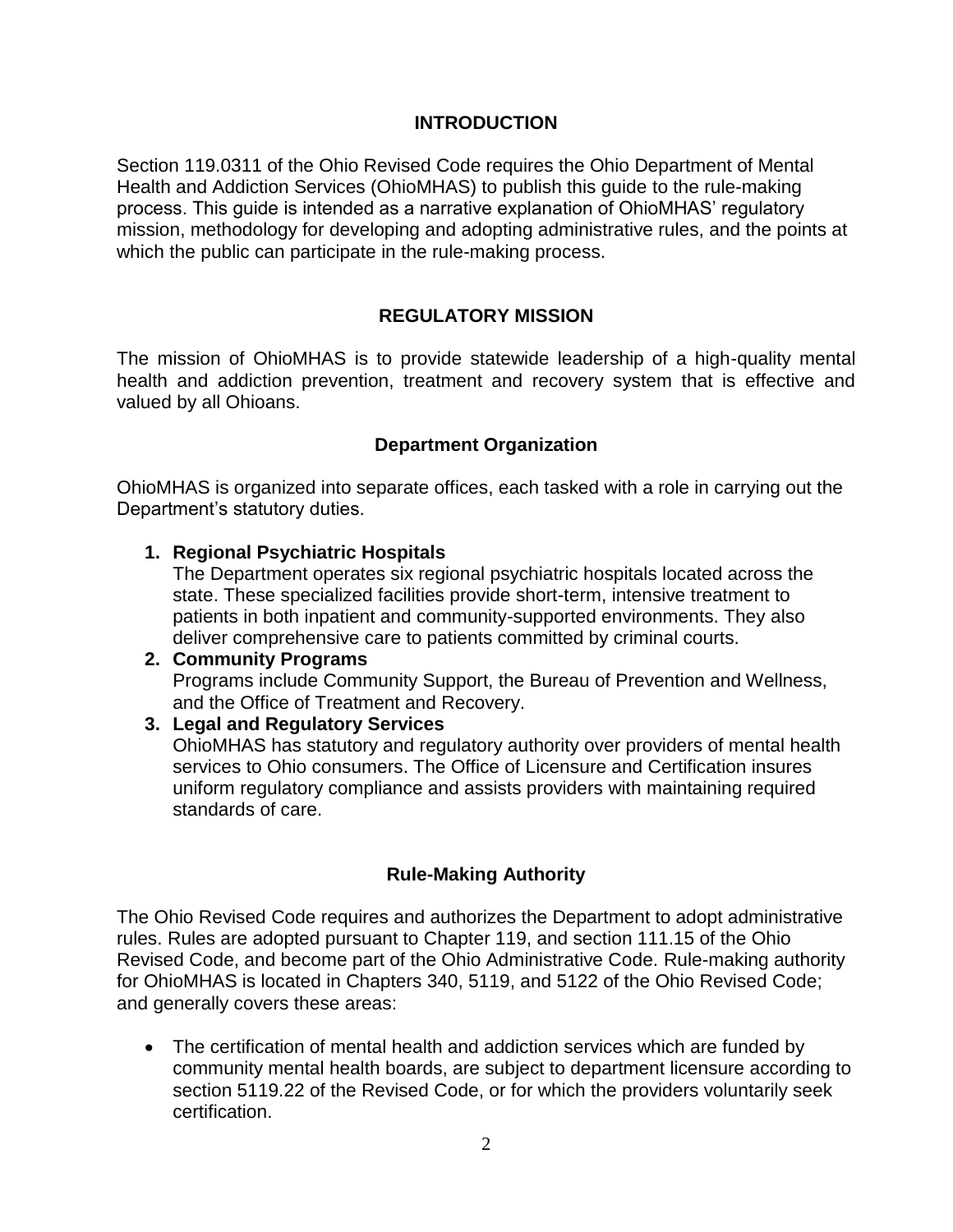- The licensing of certain residential facilities which provide mental health or addiction services.
- The inspection and licensing of hospitals that receive mentally ill persons.
- The operation and management of state institutions and other services for mentally ill persons.
- The setting of certain standards for alcohol, drug addiction, and mental health services boards.
- The setting of certification standards for alcohol and other drug prevention providers.
- The setting of certification standards for driver intervention programs.

# **Steps in the Rule Making Process and Public Participation**

# **Origin of Rules**

Rules are adopted by the Department either because they are required by newly enacted legislation or because existing rules, due to fundamental changes in a regulated subject area, no longer effectively implement the intent of the underlying legislation. In the latter case a proposal for rule changes may originate internally or may come from an interested group outside the Department.

# **Rule Drafting and Electronic Notification to Interested Parties**

Initially rules are drafted by the office that is either responsible for their enforcement or is bound by statute to act in accordance with administrative rules. Stakeholders from external groups can suggest that OhioMHAS review a rule and draft changes, or present proposed amendments or new rules. At this stage the Department can receive input from stakeholder committees and public interest groups that are representative of the different interests of the people most directly affected by the rules.

The Department has an automated email list service available for any person to join and receive notification that the Department is considering taking action on rules. The email list service is available at [http://mha.ohio.gov/Default.aspx?tabid=262.](http://mha.ohio.gov/Default.aspx?tabid=262) All rule activity will be announced through the email list [adminrules@list.em.ohio.gov,](mailto:adminrules@list.em.ohio.gov) regardless of the subject matter of the rule. Other email lists maintained by the Department will be used for announcements not related to the rule-making process.

Rule actions that do not adversely impact a business will be announced through the "AdminRules" email list and on the Department's website, and filed with the Legislative Service Commission (LSC) pursuant to Chapter 119 or section 111.15 of the Ohio Revised Code. When appropriate, public comment will be solicited through announcement using the email list and website postings prior to filing rule actions with LSC.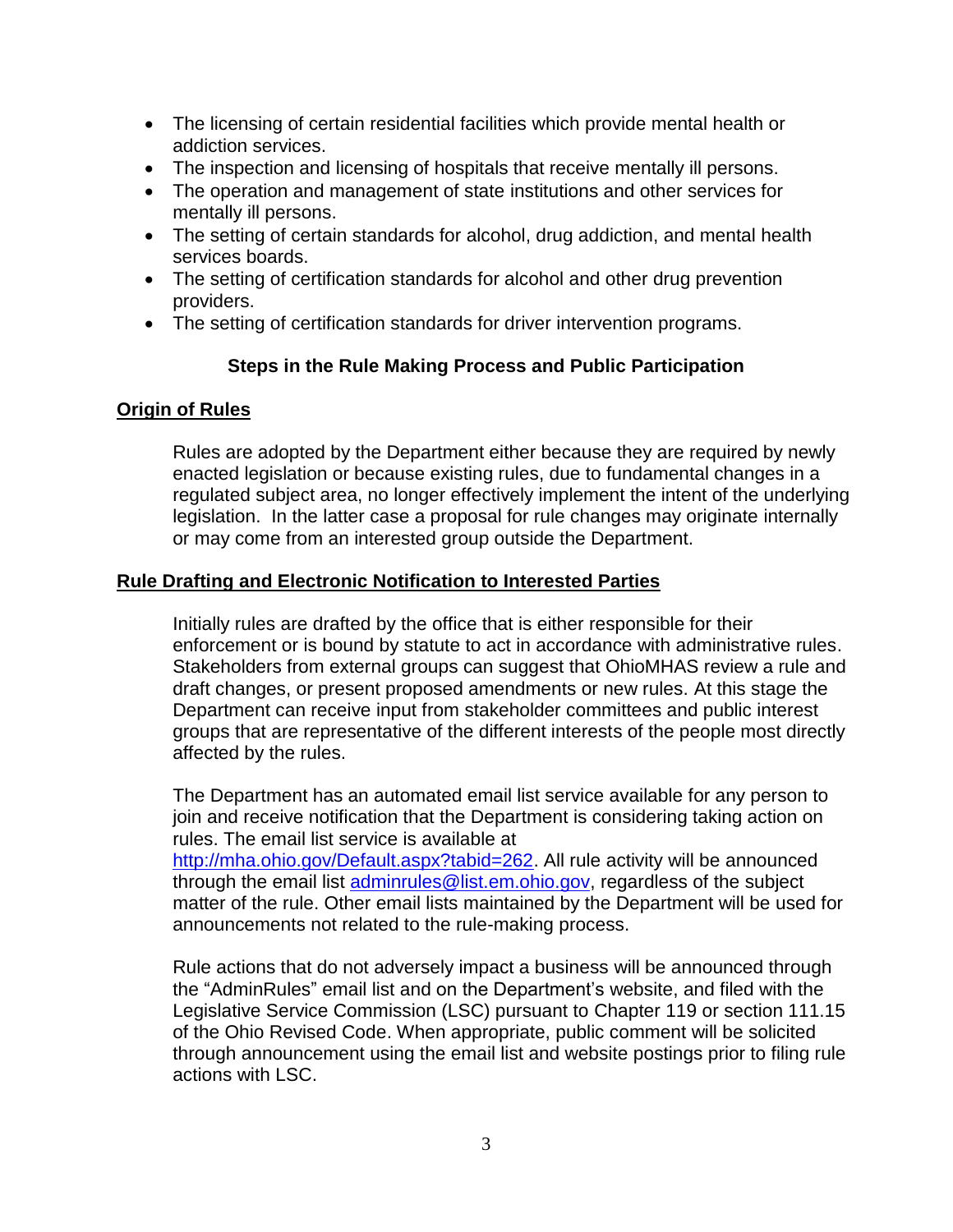#### **The Common Sense Initiative Office**

Rule actions that adversely impact a business are required to be reviewed by the Common Sense Initiative office (CSI). An adverse impact to a business is any rule that requires a license, permit or prior authorization to engage in business; any rule that imposes a penalty or sanction for failure to comply with the rule; or a rule that requires specific expenditures or the report of information as a condition of compliance with the rule. The CSI office maintains a list of all rules currently under review at:

[http://www.governor.ohio.gov/PrioritiesandInitiatives/CommonSenseInitiative.aspx.](http://www.governor.ohio.gov/PrioritiesandInitiatives/CommonSenseInitiative.aspx)

The Department will complete a business impact analysis (BIA) for each rule package to be submitted to the CSI office, and submit the BIA for review by notification through the Department's administrative rule email list and posting to the Department's website. Concurrent with the CSI review is a comment period during which comments may be submitted to the Department and the CSI office through the OhioMHAS rules website, or directly to the CSI office. Once the CSI office has completed its review of the proposed rule actions, the Department is provided with a recommendation that either suggests changes to the rules based on public comments or moving forward with the rules and filing with the LSC.

#### **Review and Filing**

When all appropriate reviews and comment periods are completed and the rules are proposed for adoption and filed with the Joint Committee for Agency Rule Review (JCARR), the Legislative Service Commission, the Secretary of State and the Department of Development's Office of Small Business. The rules are filed through the use of the of the Electronic Rule Filing (ERF) system.

#### **Notice and Agency Public Hearing**

At the time the rules are filed in the ERF system a public hearing is scheduled and notice is published in the Register of Ohio, [www.registerofohio.state.oh.us,](http://www.registerofohio.state.oh.us/) and on the Department's rules website. Notice of the hearing and a copy of the rule may also be sent to any organization or persons the Department determines to be directly affected by the proposed rule. In addition to public notice given in the register of Ohio, the agency may give whatever other notice it reasonably considers necessary to ensure notice is given to all persons who are subject to or affected by the proposed rule, amendment, or rescission. The agency is required to provide a copy of the published notice required by 119.03 (A) to any person who requests it and pays a reasonable fee, not to exceed the cost of copying and mailing.

At the Department's public hearing any person affected by the proposed rules may appear, testify in person or through an attorney, or both, and may present his\her position either orally or in writing, offer and examine witnesses and present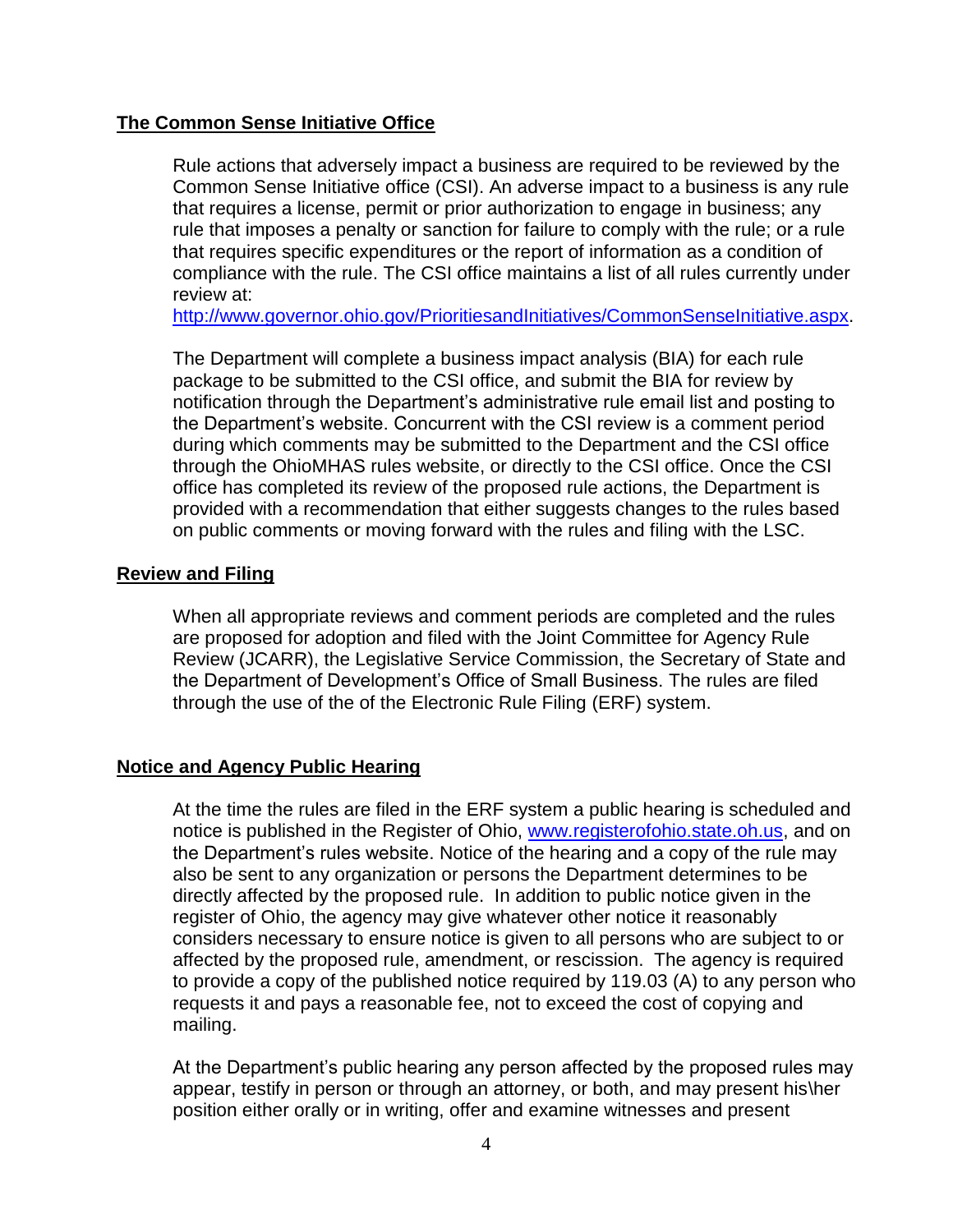evidence in support of or in opposition to the proposed rule. All comments submitted to the Department are carefully reviewed and the Department may revise the proposed rule as appropriate.

## **Public Hearing – Joint Committee on Agency Rule Review**

JCARR is a permanent legislative committee composed of members from both houses of the General Assembly. In addition to the Department's hearing, JCARR holds a public meeting in conjunction with its review of the proposed rules.

JCARR has 65 days to review proposed rules to ensure that:

1. The rules do not exceed the scope of the rule-making agency's statutory authority;

2. The rules do not conflict with a rule of that agency or another rule-making agency;

3. The rules do not conflict with the intent of the legislature in enacting the statute under which the rule is proposed; and

4. The rule-making agency has prepared a complete and accurate rule summary and fiscal analysis of the proposed rule, amendment, or rescission.

5. The rules meet the incorporation by reference standards as stated in ORC 121.72, 121.75, and 121.76.

6. If the rules have an adverse impact on business, that the rules' regulatory intent justifies their adverse impact on business as demonstrated through the business impact analysis submitted to the CSI office and the CSI office's recommendations.

At the public meeting Committee members may question representatives from state agencies about any concerns they have regarding a rule and members of the public have an opportunity to bring any concerns they have to the Committee's attention.

The Committee's meeting dates and the rules on their agenda may be obtained from their website: [www.jcarr.state.oh.us](http://www.jcarr.state.oh.us/) or by calling (614) 466-4086.

## **Finalization of Rules**

Following JCARR's 65 day review period, the Department may adopt the rule and establishes the date the rule becomes effective. The adoption of the final rule is also public noticed in the Register of Ohio at [www.registerofohio.state.oh.us,](http://www.registerofohio.state.oh.us/) and through the Department's rules website.